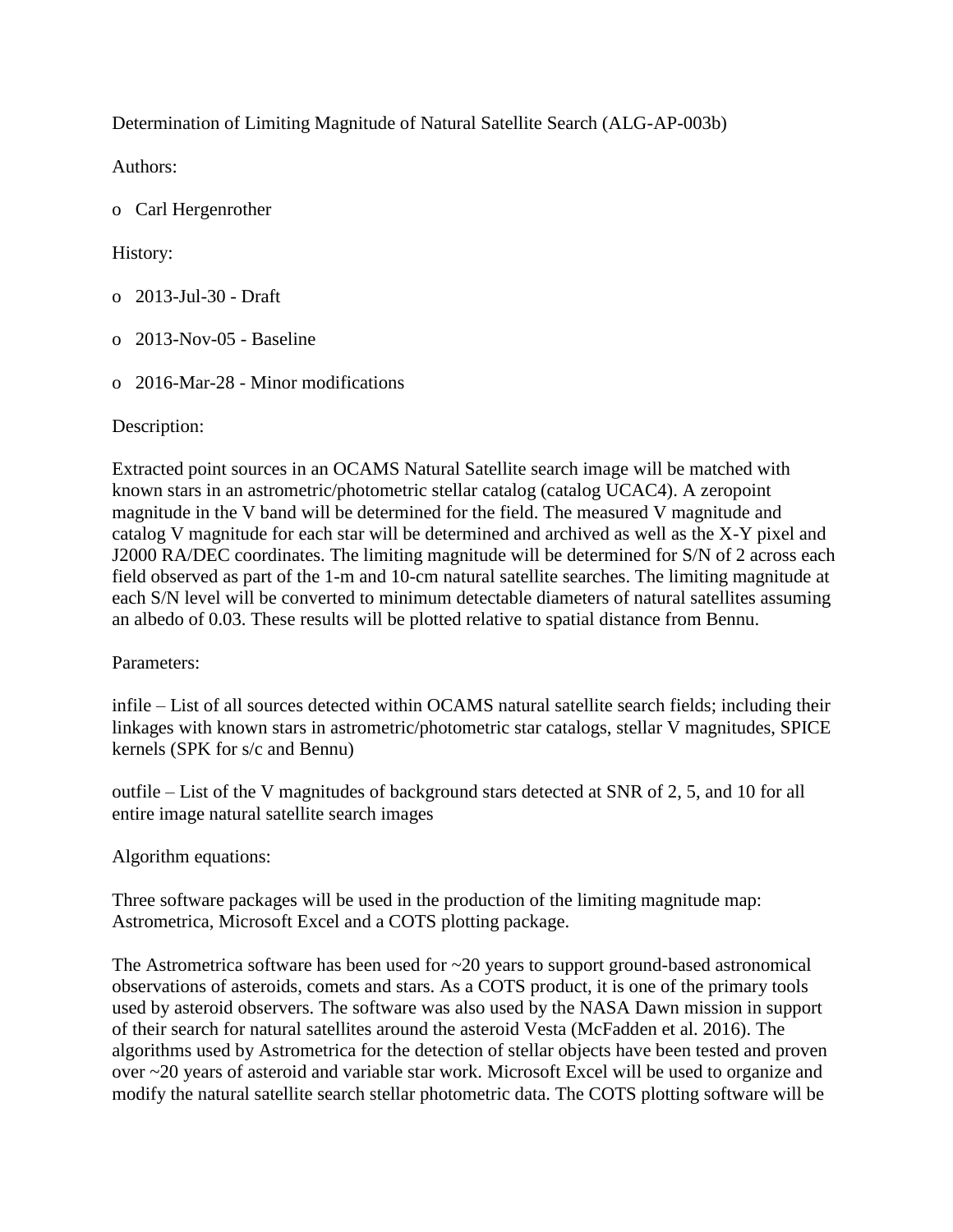used to create the plot of limiting magnitude and minimum detectable size of satellites relative to the position of Bennu.

In Astrometrica:

Every point source (star) in each natural satellite search field will be detected and measured to a S/N of 2. Because of the possibility of scattered light from Bennu (which will be the brightest object in or near the search fields, by far) the limiting magnitude of the faintest detectable object will vary across some of the search fields.

## In Excel:

The detected stars will be ingested into Excel. The data will contain the following information for each star: XY pixel within OCAMS image, J2000 RA/Dec coordinate, position relative to Bennu in J2000 coordinate system, measured V magnitude, stellar catalog V magnitude. The faintest stars detectable at different parts of the satellite search region will be used to determine the limiting magnitude. These limiting magnitudes will then be converted to a minimum satellite diameter using the algorithms described below (assuming an albedo of 0.03 and a spacecraftsatellite distance equal to the spacecraft-Bennu distance).

$$
D(km) = \frac{1329}{\sqrt{\rho}} 10^{-0.2H}
$$

where D(km) is the diameter of the satellite in km,  $\rho$  is albedo and H is the absolute magnitude (normalized to a distance of 1 AU from the Sun and observer and a phase angle of  $0^{\circ}$ ). Equation from Pravec and Harris (2007).

$$
H = V - 5log10(\Delta * r) - (0.04 * \alpha)
$$

where V is the apparent magnitude of the satellite in the V photometric band,  $\Delta$  is the distance between the spacecraft and satellite in AU, r is the distance between the Sun and satellite in AU, and  $\alpha$  is the phase angle in degrees.

The diameter in km is then converted to cm via multiplication by a factor of 100,000.

$$
D(cm) = D(km) * 100,000
$$